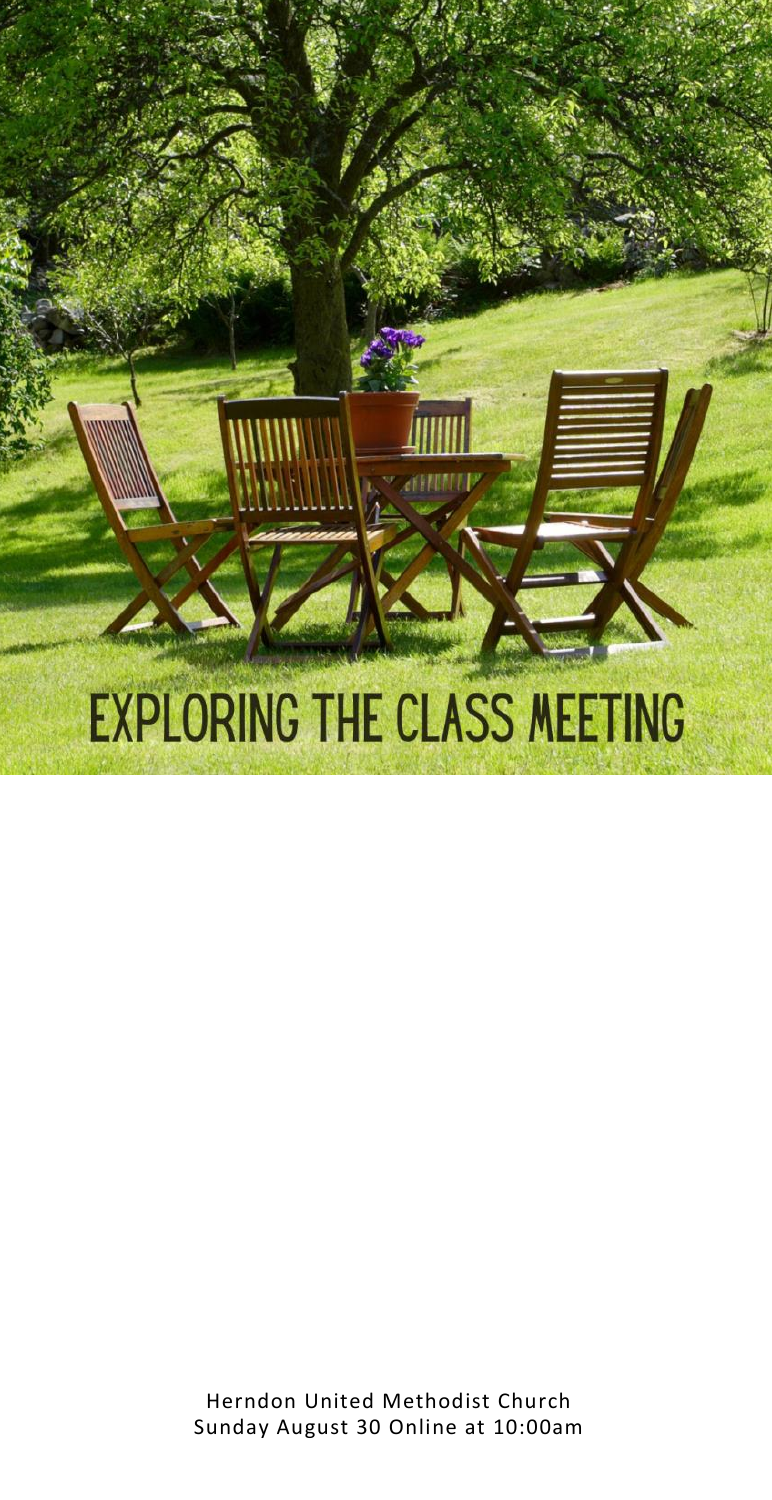#### *Around Herndon UMC* **STAY CONNECTED**

**SUNDAY FELLOWSHIP—** Every Sunday following worship you are invited to join in in a time of fellowship via Zoom! The link to join each week is [bit.ly/SundayFellowship](https://zoom.us/s/97492612693?pwd=WEc1TmhSRm5iNklwb0JiMVBMb2pSUT09C:/Users/Office/Documents/3%20on%203)

**WE ARE HERNDON WALK/RUN 5K OR BIKE 20K - SEPTEMBER 1-7** Help area students go back to school ready to learn. Walk, run (5K), or bike (20K) between September 1 and 7. Funds raised by this virtual race will go to support existing programs providing food to area families in need and to providing supplies needed by area schools and students. [herndonumc.org/we](https://herndonumc.org/we-are-herndon)-are-Herndon.

**KATIE McGUIRE/VIRGINIA GREEAR CIRCLE—**Monday September 7 @ 10am. The Katie McGuire/Virginia Greear Circle is having its September ZOOM Meeting on Labor Day, Sept. 7, at 10:00 am. If you'd like to see what we're all about (women only) please email me, Nina Orsini, at [ninaj60@aol.com.](mailto:ninaj60@aol.com) We'll be catching up and also planning our Fall Programs.

**CELEBRATING THE NEW DAYTIME WOMEN'S STUDY GROUP**—13 women celebrated the completion of a study of the Biblical books, Ruth and Esther!! Moms with children napping, working women on their lunch hour, retired women, young, middle aged, and mature women participated on zoom Wednesdays from 1- 2pm. At first it was a challenge to "Zoom", but by the end of the class all felt comfortable with it. The celebration was an 'ice cream social'. Stay tuned for info about the Fall study beginning 09/16. Interested: contact Levenia@verizon.net

**WOMEN'S BOOK CLUB FOR SEPTEMBER (VIA ZOOM)—**welcomes new faces– Each month we read a book from the UMW reading list, and tend to focus on books about social justice. Our selection for September is "Detained and Deported". If you are interested in reading and discussing this with us, please contact Jennifer Thompson at [umwbookclub@herndonumc.org](mailto:umwbookclub@herndonumc.org).

**SMALL GROUP MEETINGS**—Many of our Bible studies and small groups continue to meet via Zoom. Look for the link on our website to discover all of the opportunities to meet online, [herndonumc.org.](https://herndonumc.org/calendar/)

**ANXIETY AND DEPRESSION SUPPORT GROUP** —This group is meeting every Wednesday morning at 9:30am, online via Zoom. Contact Larry Buxton for more information at [larry@herndonumc.org.](mailto:larry@herndonumc.org)

**YOUTH BIBLE STUDY**—Tuesdays @ 5pm. Email [sheri@herndonumc.org](mailto:sheri@herndonumc.org) for more information to login to Zoom.

**THRIVE FOR YOUNG ADULTS** - College and young adults are meeting digitally Thursdays at 7pm. Email [Sheri@herndonumc.org](mailto:Sheri@herndonumc.org) for more info.

**ZOOM MEETINGS FOR KIDS**—PreK-2nd Grade on Tuesdays @3pm, 3rd-6th Grade on Fridays @5pm. Check the HUMC KIDS Facebook group and texts for login code, or email Mallory at mallory@herndonumc.org!

**THANK GOD FOR TUTORS (TGFT)** If you have an interest in tutoring high school kids online in subjects like Algebra, Geometry, Calculus, Chemistry or Physics please email [tgft@herndonumc.org](mailto:tgft@herndonumc.org) to start the process.

#### **WAYS TO SERVE DURING THE COVID19 OUTBREAK**

**#BEANEIGHBORHERNDON—**If you know someone in need, have them call or text their need to 571-306-0540.

**LINK FOOD BANK—**Donate food or gift cards for LINK. Drop LINK donations in the boxes outside the gym entrance at Herndon UMC. The Learn about other opportunities at [linkagainsthunger.org.](https://www.linkagainsthunger.org/)

**THE CLOSET OF GREATER HERNDON**—Donations accepted 8am—noon Monday—Saturday. Open for shopping Monday—Saturday 10am—5pm and 5pm— 8pm Monday and Thursday. Learn more at [theclosetofgreaterherndon.org.](http://theclosetofgreaterherndon.org/)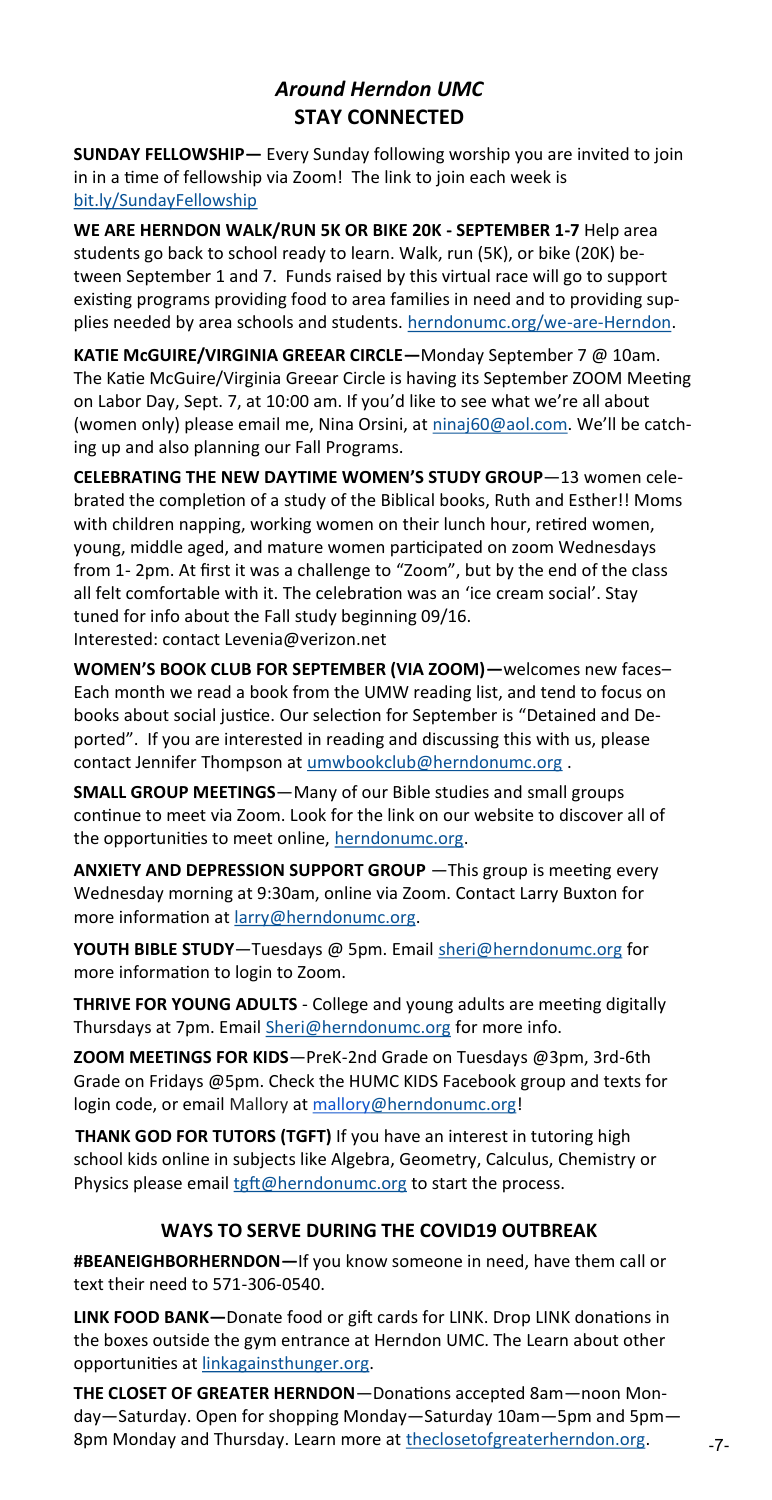## **Order of Worship**

| Join the streamed worship service on our YouTube channel or<br>on our Facebook page (no account needed).                                                                                 |                             |
|------------------------------------------------------------------------------------------------------------------------------------------------------------------------------------------|-----------------------------|
| As always, glory sightings and prayer concerns may be sent to                                                                                                                            |                             |
| prayerchain@herndonumc.org or shared in worship service comments.                                                                                                                        |                             |
| <b>Preservice Music</b><br><b>Prelude in G Major</b>                                                                                                                                     | D. Buxton                   |
| Luis Gonzalez                                                                                                                                                                            |                             |
| Welcome/Opening Prayer                                                                                                                                                                   | Rev. Jonathan Page          |
| <b>Opening Song</b><br><b>You Are</b>                                                                                                                                                    | P. Tugwell                  |
| Led by Sheri Fairchild and Patrick Tugwell                                                                                                                                               |                             |
| Children's Message                                                                                                                                                                       | <b>Mallory Hopper</b>       |
| Scripture<br>Read by Curtis Bushee                                                                                                                                                       | Hebrews 10:19-25            |
|                                                                                                                                                                                          |                             |
| Message<br>"Exploring the Class Meeting"                                                                                                                                                 | Rev. Jonathan Page          |
| Time of Giving and Prayer<br>Dominique Smith<br>Offering may be given online at pushpay.com/q/herndonumc or<br>PayPal.me/herndonumc, or mailed to 701 Bennett Street, Herndon, VA 20170. |                             |
| <b>How Great Thou Art</b>                                                                                                                                                                | arr. Larry Sue              |
| Erica Hirt, Handbells                                                                                                                                                                    |                             |
| Pastoral and Lord's Prayer                                                                                                                                                               | Led by Pastor Flor Hoydilla |
| <b>Closing Song</b><br><b>Bind Us Together</b>                                                                                                                                           | <b>B.</b> Gillman           |
| Led by Mike and Shannon Wise                                                                                                                                                             |                             |
| Call to Action/Benediction                                                                                                                                                               |                             |
| <b>Closing Music/Announcements</b><br><b>Find Me In the River</b>                                                                                                                        | M. Smith                    |

 *Patrick Tugwell*

*Join us after worship for Sunday Fellowship on Zoom. The link is [bit.ly/SundayFellowship.](https://bit.ly/SundayFellowship) Everyone is welcome.*

*Check out additional worship music for today's worship experience available on our YouTube channel ([youtube.com/herndonumc\)](https://www.youtube.com/herndonumc)*

*Worship today was edited and produced by Emma Wise*